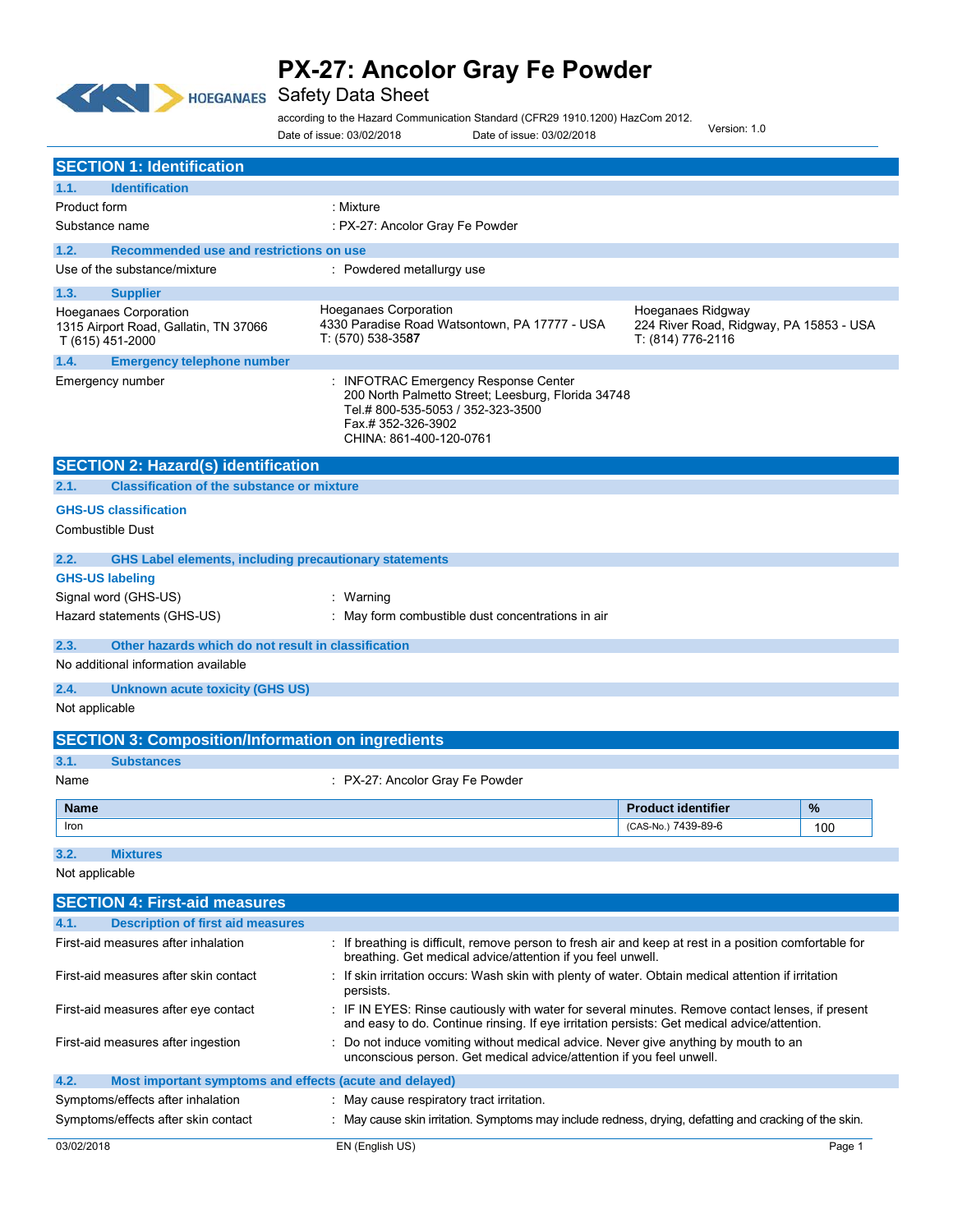Safety Data Sheet

according to the Hazard Communication Standard (CFR29 1910.1200) HazCom 2012.

| Symptoms/effects after eye contact                                                                                                   | : May cause eye irritation. Symptoms may include discomfort or pain, excess blinking and tear<br>production, with possible redness and swelling. |  |  |
|--------------------------------------------------------------------------------------------------------------------------------------|--------------------------------------------------------------------------------------------------------------------------------------------------|--|--|
| Symptoms/effects after ingestion                                                                                                     | : May be harmful if swallowed. May cause gastrointestinal irritation, nausea, vomiting and diarrhea.                                             |  |  |
| Immediate medical attention and special treatment, if necessary<br>4.3.                                                              |                                                                                                                                                  |  |  |
| Symptoms may be delayed. In case of accident or if you feel unwell, seek medical advice immediately (show the label where possible). |                                                                                                                                                  |  |  |

| <b>SECTION 5: Fire-fighting measures</b>                                            |                                                                                                                                                                                                                                                                                                                                                                                                                                                                                                                                                                                |  |
|-------------------------------------------------------------------------------------|--------------------------------------------------------------------------------------------------------------------------------------------------------------------------------------------------------------------------------------------------------------------------------------------------------------------------------------------------------------------------------------------------------------------------------------------------------------------------------------------------------------------------------------------------------------------------------|--|
| Suitable (and unsuitable) extinguishing media<br>5.1.                               |                                                                                                                                                                                                                                                                                                                                                                                                                                                                                                                                                                                |  |
| Suitable extinguishing media                                                        | : Use extinguishing media appropriate for surrounding fire.                                                                                                                                                                                                                                                                                                                                                                                                                                                                                                                    |  |
| Unsuitable extinguishing media                                                      | : Do not use a water jet since it may cause the fire to spread.                                                                                                                                                                                                                                                                                                                                                                                                                                                                                                                |  |
| 5.2.<br>Specific hazards arising from the chemical                                  |                                                                                                                                                                                                                                                                                                                                                                                                                                                                                                                                                                                |  |
| Fire hazard                                                                         | : Combustible dust. Products of combustion may include, and are not limited to: oxides of<br>carbon.                                                                                                                                                                                                                                                                                                                                                                                                                                                                           |  |
| <b>Explosion hazard</b>                                                             | : Airborne dust in sufficient concentrations when confined and exposed to a sufficient ignition<br>source can explode.                                                                                                                                                                                                                                                                                                                                                                                                                                                         |  |
| Reactivity                                                                          | : No dangerous reactions known under normal conditions of use.                                                                                                                                                                                                                                                                                                                                                                                                                                                                                                                 |  |
| 5.3.<br>Special protective equipment and precautions for fire-fighters              |                                                                                                                                                                                                                                                                                                                                                                                                                                                                                                                                                                                |  |
| Protection during firefighting                                                      | : Keep upwind of fire. Wear full fire fighting turn-out gear (full Bunker gear) and respiratory<br>protection (SCBA).                                                                                                                                                                                                                                                                                                                                                                                                                                                          |  |
| <b>SECTION 6: Accidental release measures</b>                                       |                                                                                                                                                                                                                                                                                                                                                                                                                                                                                                                                                                                |  |
| Personal precautions, protective equipment and emergency procedures<br>6.1.         |                                                                                                                                                                                                                                                                                                                                                                                                                                                                                                                                                                                |  |
| General measures                                                                    | Use personal protection recommended in Section 8. Isolate the hazard area and deny entry to<br>unnecessary and unprotected personnel. Dust deposits should not be allowed to accumulate<br>on surfaces, as these may form an explosive mixture if they are released into the<br>atmosphere in sufficient concentration. Avoid dispersal of dust in the air (i.e., clearing dust<br>surfaces with compressed air). Consider the use of non-sparking tools.                                                                                                                      |  |
| 6.1.1.<br>For non-emergency personnel                                               |                                                                                                                                                                                                                                                                                                                                                                                                                                                                                                                                                                                |  |
| No additional information available                                                 |                                                                                                                                                                                                                                                                                                                                                                                                                                                                                                                                                                                |  |
| 6.1.2.<br>For emergency responders<br>No additional information available           |                                                                                                                                                                                                                                                                                                                                                                                                                                                                                                                                                                                |  |
| <b>Environmental precautions</b><br>6.2.                                            |                                                                                                                                                                                                                                                                                                                                                                                                                                                                                                                                                                                |  |
| Prevent entry to sewers and public waters.                                          |                                                                                                                                                                                                                                                                                                                                                                                                                                                                                                                                                                                |  |
| 6.3.<br>Methods and material for containment and cleaning up                        |                                                                                                                                                                                                                                                                                                                                                                                                                                                                                                                                                                                |  |
| For containment                                                                     | : Contain spill, then place in a suitable container. Minimize dust generation. Do not flush to sewer<br>or allow to enter waterways. Use appropriate Personal Protective Equipment (PPE).                                                                                                                                                                                                                                                                                                                                                                                      |  |
| Methods for cleaning up                                                             | : Vacuum or sweep material and place in a disposal container. Provide ventilation.                                                                                                                                                                                                                                                                                                                                                                                                                                                                                             |  |
| <b>Reference to other sections</b><br>6.4.                                          |                                                                                                                                                                                                                                                                                                                                                                                                                                                                                                                                                                                |  |
| For further information refer to section 8: "Exposure controls/personal protection" |                                                                                                                                                                                                                                                                                                                                                                                                                                                                                                                                                                                |  |
| <b>SECTION 7: Handling and storage</b>                                              |                                                                                                                                                                                                                                                                                                                                                                                                                                                                                                                                                                                |  |
| <b>Precautions for safe handling</b><br>7.1.                                        |                                                                                                                                                                                                                                                                                                                                                                                                                                                                                                                                                                                |  |
| Precautions for safe handling                                                       | : Keep away from heat, hot surfaces, sparks, open flames and other ignition sources. No<br>smoking. Avoid contact with skin and eyes. Avoid generating and breathing dust. Do not<br>swallow. Handle and open container with care. When using do not eat, drink or smoke. Good<br>housekeeping is important to prevent accumulation of dust. The use of compressed air for<br>cleaning clothing, equipment, etc, is not recommended. Use only in well ventilated areas.<br>Handling this product may result in electrostatic accumulation. Use proper grounding<br>procedures. |  |
| Hygiene measures                                                                    | Wash contaminated clothing before reuse. Wash hands, forearms and face thoroughly after<br>handling.                                                                                                                                                                                                                                                                                                                                                                                                                                                                           |  |
| Conditions for safe storage, including any incompatibilities<br>7.2.                |                                                                                                                                                                                                                                                                                                                                                                                                                                                                                                                                                                                |  |
| Storage conditions                                                                  | : Keep away from sources of ignition. Keep out of the reach of children. Keep container tightly                                                                                                                                                                                                                                                                                                                                                                                                                                                                                |  |

and suitable construction of the storage area.

closed. Store in dust-tight, dry, labelled containers. Avoid any dust buildup by frequent cleaning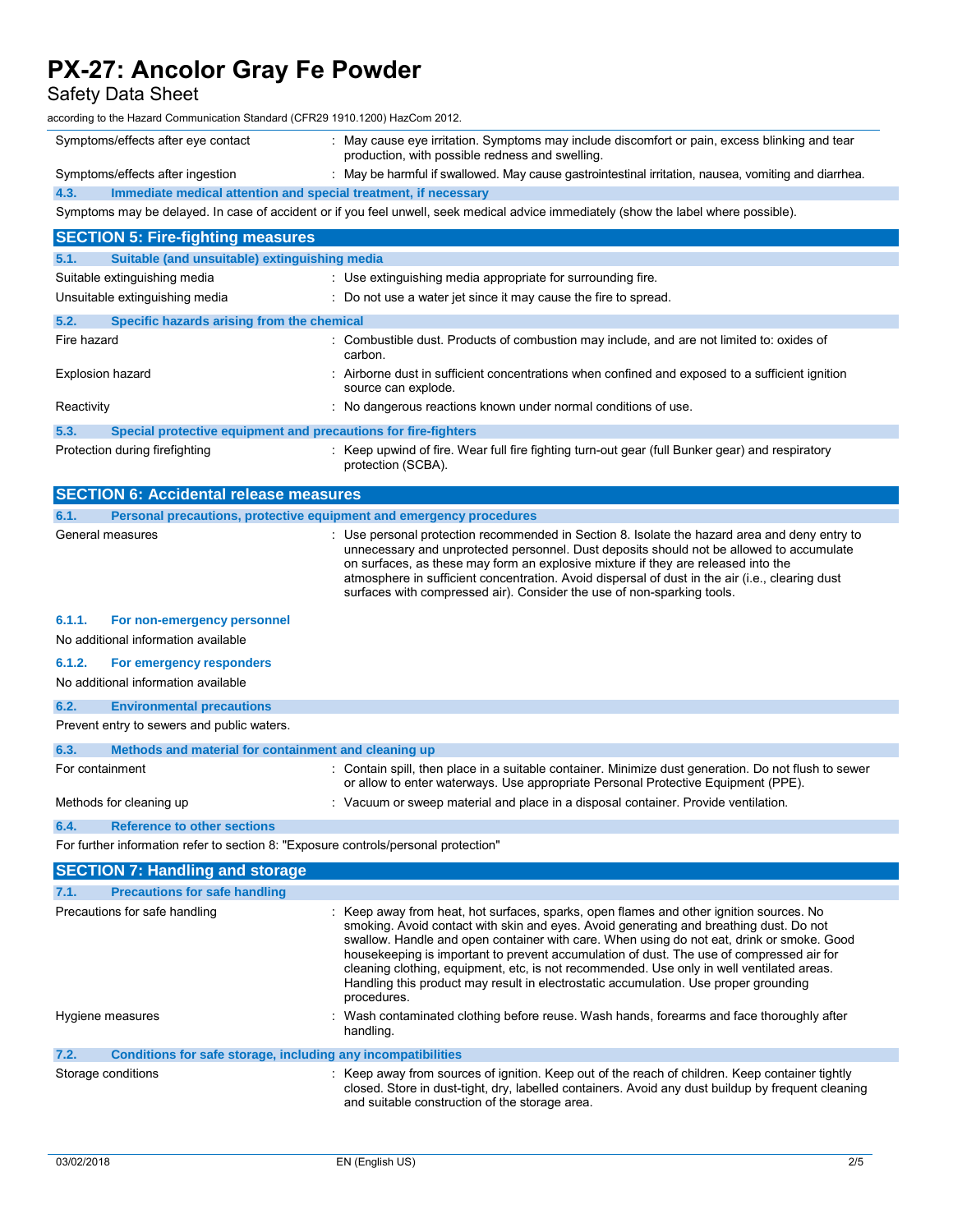Safety Data Sheet

according to the Hazard Communication Standard (CFR29 1910.1200) HazCom 2012.

| <b>SECTION 8: Exposure controls/personal protection</b> |                                                                                                                                                                                                                                                                                                                                                                                                                                                                                                                                                                                                                                                                                        |  |
|---------------------------------------------------------|----------------------------------------------------------------------------------------------------------------------------------------------------------------------------------------------------------------------------------------------------------------------------------------------------------------------------------------------------------------------------------------------------------------------------------------------------------------------------------------------------------------------------------------------------------------------------------------------------------------------------------------------------------------------------------------|--|
| 8.1.<br><b>Control parameters</b>                       |                                                                                                                                                                                                                                                                                                                                                                                                                                                                                                                                                                                                                                                                                        |  |
| Iron (7439-89-6)                                        |                                                                                                                                                                                                                                                                                                                                                                                                                                                                                                                                                                                                                                                                                        |  |
| Not applicable                                          |                                                                                                                                                                                                                                                                                                                                                                                                                                                                                                                                                                                                                                                                                        |  |
| 8.2.<br><b>Appropriate engineering controls</b>         |                                                                                                                                                                                                                                                                                                                                                                                                                                                                                                                                                                                                                                                                                        |  |
| Appropriate engineering controls                        | : Ensure good ventilation of the work station. It is recommended that all dust control equipment<br>such as local exhaust ventilation and material transport systems involved in handling of this<br>product contain explosion relief vents or an explosion suppression system or an oxygen-deficient<br>environment. Ensure that dust-handling systems (such as exhaust ducts, dust collectors,<br>vessels, and processing equipment) are designed in a manner to prevent the escape of dust into<br>the work area (i.e, there is not leakage from the equipment) and are properly grounded. Use only<br>appropriately classified electrical equipment and powered industrial trucks. |  |
| Environmental exposure controls                         | : Avoid release to the environment. Maintain levels below Local environmental protection<br>thresholds.                                                                                                                                                                                                                                                                                                                                                                                                                                                                                                                                                                                |  |

## **8.3. Individual protection measures/Personal protective equipment**

### **Hand protection:**

Wear suitable gloves

#### **Eye protection:**

Safety glasses or goggles are recommended when using product.

### **Skin and body protection:**

Wear suitable protective clothing

### **Respiratory protection:**

In case of insufficient ventilation, wear suitable respiratory equipment. Respirator selection must be based on known or anticipated exposure levels, the hazards of the product and the safe working limits of the selected respirator.

## **Other information:**

Do not eat, drink or smoke when using this product. Always wash hands after handling the product. Handle in accordance with good industrial hygiene and safety procedures.

| <b>SECTION 9: Physical and chemical properties</b>            |                                         |  |
|---------------------------------------------------------------|-----------------------------------------|--|
| Information on basic physical and chemical properties<br>9.1. |                                         |  |
| Physical state                                                | : Solid                                 |  |
| Appearance                                                    | : Granular powder                       |  |
| Color                                                         | : Gray                                  |  |
| Odor                                                          | : Odorless                              |  |
| Odor threshold                                                | : Not applicable                        |  |
| pH                                                            | : Not applicable                        |  |
| Melting point                                                 | : 2798 °F (1536 °C)                     |  |
| Freezing point                                                | : No data available                     |  |
| Boiling point                                                 | : Not applicable                        |  |
| Flash point                                                   | : Not applicable                        |  |
| Relative evaporation rate (butyl acetate=1)                   | : Not applicable                        |  |
| Flammability (solid, gas)                                     | : Not flammable                         |  |
| Vapor pressure                                                | : Not applicable                        |  |
| Relative vapor density at 20 °C                               | : Not applicable                        |  |
| Density                                                       | : 7.36 g/cm <sup>3</sup>                |  |
| Solubility                                                    | : Insoluble                             |  |
| Partition coefficient n-octanol/water                         | : Not relevant for inorganic substances |  |
| Auto-ignition temperature                                     | : Not classified                        |  |
| Decomposition temperature                                     | : Will not decompose                    |  |
| Viscosity, kinematic                                          | : No data available                     |  |
| Viscosity, dynamic                                            | : No data available                     |  |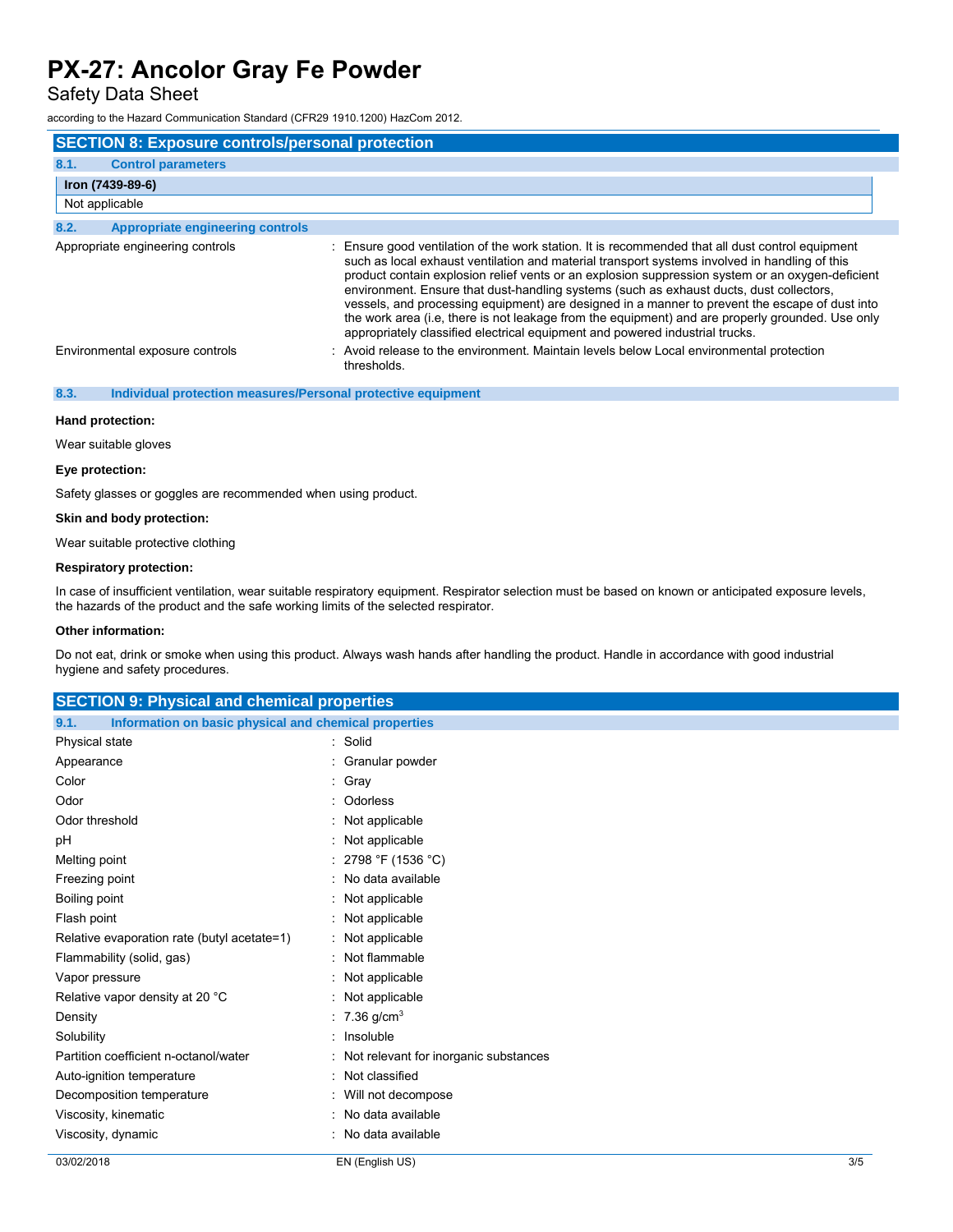# Safety Data Sheet

according to the Hazard Communication Standard (CFR29 1910.1200) HazCom 2012.

| ccording to the Hazard Communication Standard (CFR29 1910.1200) HazCom 2012.<br><b>Explosion limits</b> | : No data available                                                                                                                              |
|---------------------------------------------------------------------------------------------------------|--------------------------------------------------------------------------------------------------------------------------------------------------|
| <b>Explosive properties</b>                                                                             | No data available                                                                                                                                |
| Oxidizing properties                                                                                    | $:$ Not oxidizing                                                                                                                                |
| <b>Other information</b><br>9.2.                                                                        |                                                                                                                                                  |
| No additional information available                                                                     |                                                                                                                                                  |
|                                                                                                         |                                                                                                                                                  |
| <b>SECTION 10: Stability and reactivity</b>                                                             |                                                                                                                                                  |
| 10.1.<br><b>Reactivity</b>                                                                              |                                                                                                                                                  |
| No dangerous reactions known under normal conditions of use.                                            |                                                                                                                                                  |
| 10.2.<br><b>Chemical stability</b>                                                                      |                                                                                                                                                  |
| Stable under normal conditions. May form combustible dust concentrations in air.                        |                                                                                                                                                  |
| <b>Possibility of hazardous reactions</b><br>10.3.                                                      |                                                                                                                                                  |
| No dangerous reactions known under normal conditions of use.                                            |                                                                                                                                                  |
| 10.4.<br><b>Conditions to avoid</b>                                                                     |                                                                                                                                                  |
| Heat. Incompatible materials. Avoid dust formation.                                                     |                                                                                                                                                  |
| 10.5.<br><b>Incompatible materials</b>                                                                  |                                                                                                                                                  |
| Strong oxidizing agents.                                                                                |                                                                                                                                                  |
| 10.6.<br><b>Hazardous decomposition products</b>                                                        |                                                                                                                                                  |
| May include, and are not limited to: oxides of carbon.                                                  |                                                                                                                                                  |
| <b>SECTION 11: Toxicological information</b>                                                            |                                                                                                                                                  |
| 11.1.<br>Information on toxicological effects                                                           |                                                                                                                                                  |
| Acute toxicity                                                                                          | : Not classified                                                                                                                                 |
| Iron (7439-89-6)                                                                                        |                                                                                                                                                  |
| LD50 oral rat                                                                                           | 30000 mg/kg                                                                                                                                      |
| ATE US (oral)                                                                                           | 30000 mg/kg body weight                                                                                                                          |
| Skin corrosion/irritation                                                                               | Not classified                                                                                                                                   |
| Serious eye damage/irritation                                                                           | Not classified                                                                                                                                   |
| Respiratory or skin sensitization                                                                       | : Not classified                                                                                                                                 |
| Germ cell mutagenicity                                                                                  | Not classified                                                                                                                                   |
| Carcinogenicity                                                                                         | : Not classified                                                                                                                                 |
| Reproductive toxicity                                                                                   | : Not classified                                                                                                                                 |
| Specific target organ toxicity - single exposure                                                        | : Not classified                                                                                                                                 |
| Specific target organ toxicity - repeated<br>exposure                                                   | : Not classified                                                                                                                                 |
| Aspiration hazard                                                                                       | : Not classified                                                                                                                                 |
| Symptoms/effects after inhalation                                                                       | : May cause respiratory tract irritation.                                                                                                        |
| Symptoms/effects after skin contact                                                                     | : May cause skin irritation. Symptoms may include redness, drying, defatting and cracking of the skin.                                           |
| Symptoms/effects after eye contact                                                                      | : May cause eye irritation. Symptoms may include discomfort or pain, excess blinking and tear<br>production, with possible redness and swelling. |
| Symptoms/effects after ingestion                                                                        | : May be harmful if swallowed. May cause gastrointestinal irritation, nausea, vomiting and diarrhea.                                             |
| Other information                                                                                       | : Likely routes of exposure: ingestion, inhalation, skin and eye.                                                                                |
| <b>SECTION 12: Ecological information</b>                                                               |                                                                                                                                                  |
| <b>Toxicity</b><br>12.1.                                                                                |                                                                                                                                                  |
|                                                                                                         |                                                                                                                                                  |

| Ecology - general             |                                      | : No known significant effects or critical hazards. |
|-------------------------------|--------------------------------------|-----------------------------------------------------|
| 12.2.                         | <b>Persistence and degradability</b> |                                                     |
| <b>Ancolor Gray Fe Powder</b> |                                      |                                                     |
| Persistence and degradability |                                      | Not established.                                    |